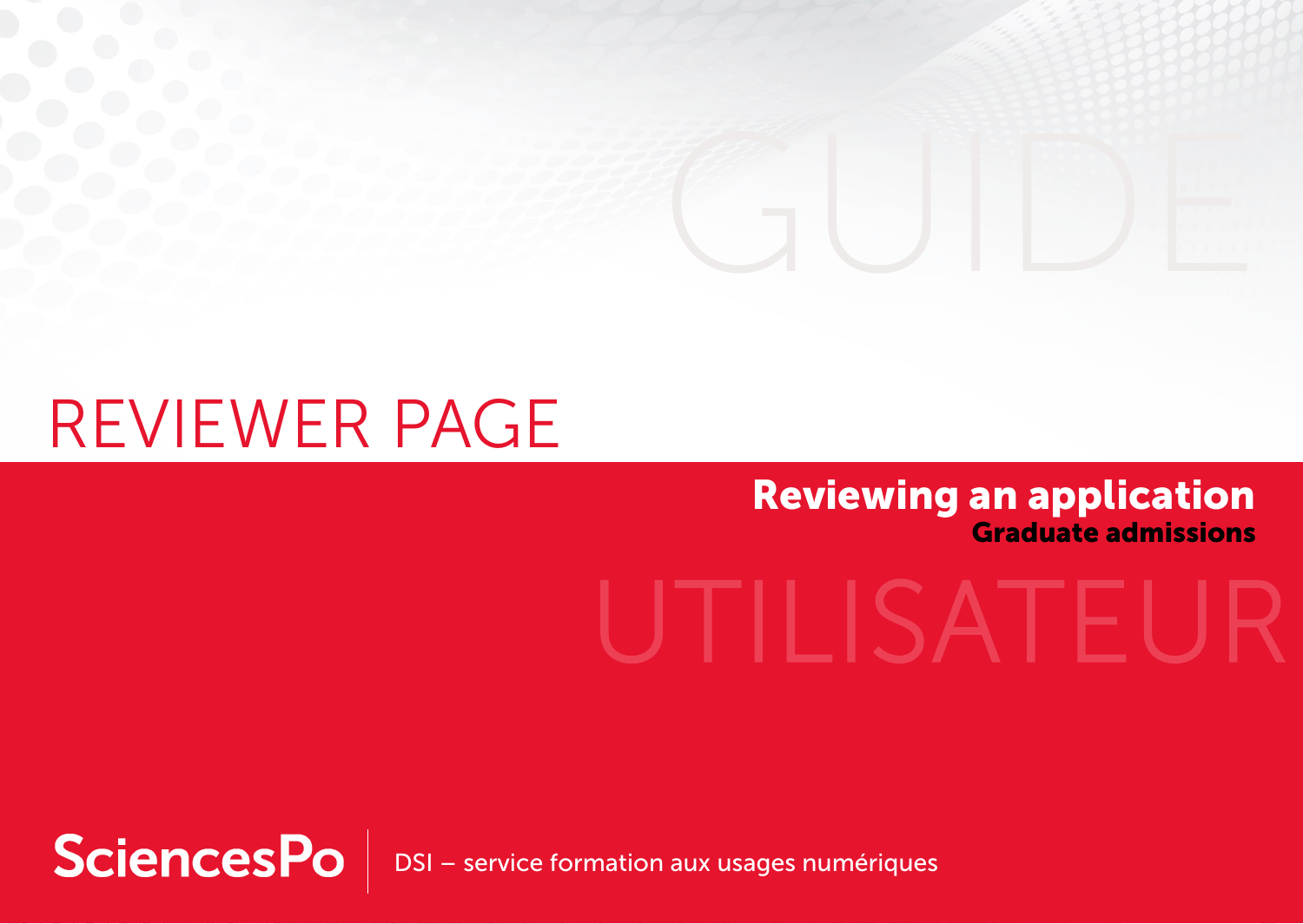## LOGIN TO YOUR REVIEWER PAGE

#### You are visiting Sciences Po

You need to activate your "reviewer" account and choose a password by clicking on the link in the email you received:

We invite you to activate your "reviewer" account by following this link: [https://admission.sciencespo.fr/assessor/activation?token=.](https://admission.sciencespo.fr/assessor/activation?token=).. and to connect using the username and password you have chosen.

Then log in to the account: [https://admission.sciencespo.fr/assessor](https://admission.sciencespo.fr/assessor/login)

Use the email address provided to Sciences Po and the password you set to identify yourself:

| Log in                   |                       |
|--------------------------|-----------------------|
| Login                    |                       |
| myemailaddress@gmail.com |                       |
| Password                 | Forgot your password? |
|                          |                       |

#### You are a member of the Sciences Po community

Use your **first name.last name ID** and your **usual password**



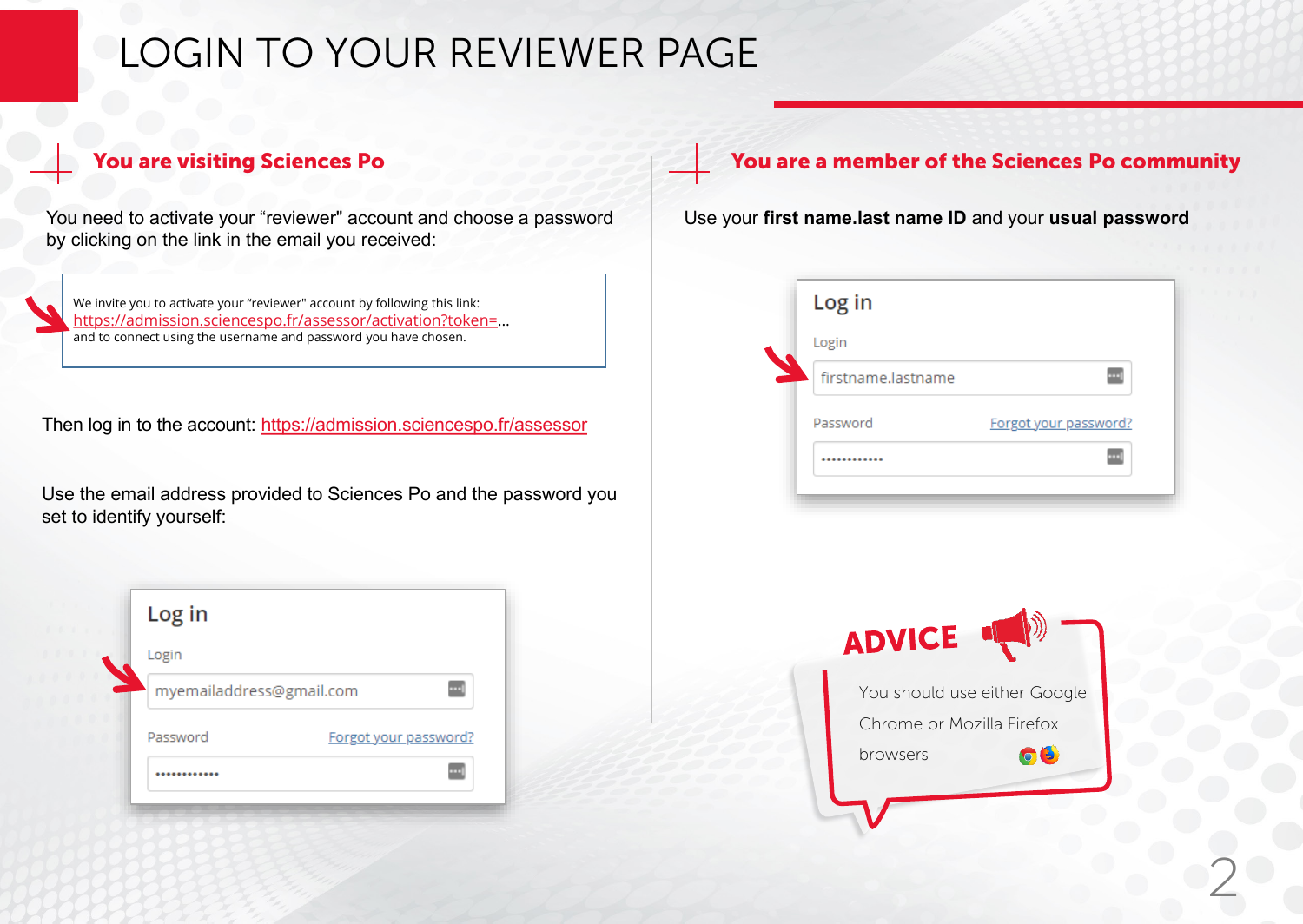## THE REVIEWER PAGE DASHBOARD

#### The interface

List of